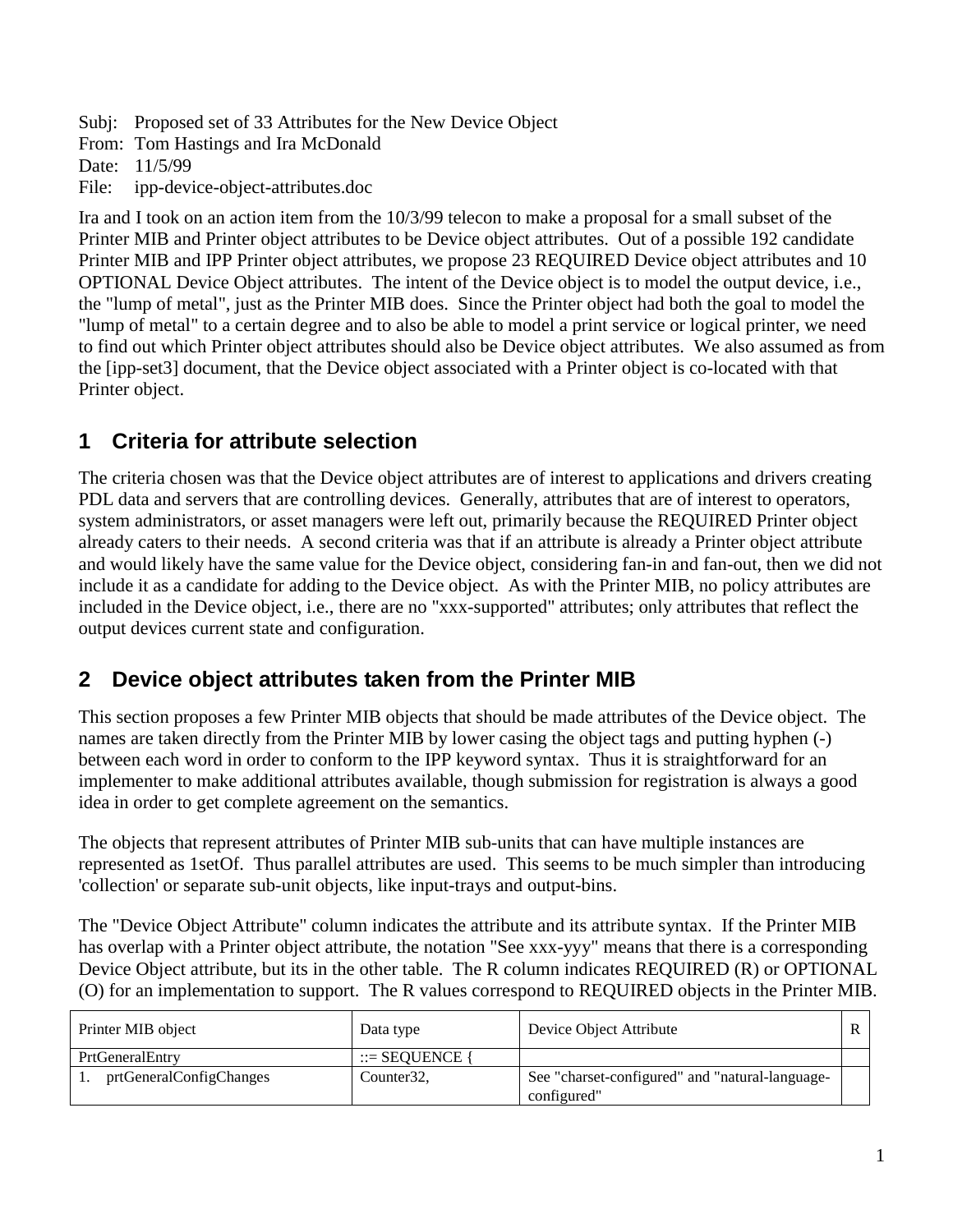| 2.<br>prtGeneralCurrentLocalization  | Integer32,           |                                                                                                                   |                         |
|--------------------------------------|----------------------|-------------------------------------------------------------------------------------------------------------------|-------------------------|
| 3.<br>prtGeneralReset                | PrtGeneralResetTC,   |                                                                                                                   |                         |
| prtGeneralCurrentOperator<br>4.      | <b>OCTET STRING,</b> | prt-general-current-operator - in SLP<br>1.<br>template                                                           | O                       |
| prtGeneralServicePerson<br>5.        | OCTET STRING,        | prt-general-service-person - in SLP<br>2.<br>template                                                             | О                       |
| prtInputDefaultIndex<br>6.           | Integer32,           | 3.<br>prt-input-default-index (integer(0:MAX))                                                                    | $\mathbf R$             |
| prtOutputDefaultIndex<br>7.          | Integer32,           | prt-output-default-index (integer(0:MAX))<br>4.                                                                   | $\mathbb{R}$            |
| prtMarkerDefaultIndex<br>8.          | Integer32,           |                                                                                                                   |                         |
| prtMediaPathDefaultIndex<br>9.       | Integer32,           |                                                                                                                   |                         |
| 10. prtConsoleLocalization           | Integer32,           |                                                                                                                   |                         |
| 11. prtConsoleNumberOfDisplayLines   | Integer32,           |                                                                                                                   |                         |
| 12. prtConsoleNumberOfDisplayChars   | Integer32,           |                                                                                                                   |                         |
| 13. prtConsoleDisable                | <b>INTEGER,</b>      |                                                                                                                   |                         |
| 14. prtAuxiliarySheetStartupPage     | PresentOnOff,        |                                                                                                                   |                         |
| 15. prtAuxiliarySheetBannerPage      | PresentOnOff,        |                                                                                                                   |                         |
| 16. prtGeneralPrinterName            | OCTET STRING,        | See "device-name"                                                                                                 | $\mathbf R$             |
| 17. prtGeneralSerialNumber           | <b>OCTET STRING,</b> | 5.<br>prt-general-serial-number                                                                                   | R                       |
| 18. prtAlertCriticalEvents           | Counter32,           |                                                                                                                   |                         |
| 19. prtAlertAllEvents                | Counter32            |                                                                                                                   |                         |
|                                      |                      |                                                                                                                   |                         |
| PrtCoverEntry                        | $ ::=$ SEQUENCE {    |                                                                                                                   |                         |
| 20. prtCoverIndex                    | Integer32,           |                                                                                                                   |                         |
| 21. prtCoverDescription              | <b>OCTET STRING,</b> |                                                                                                                   |                         |
| 22. prtCoverStatus                   | PrtCoverStatusTC     |                                                                                                                   |                         |
|                                      |                      |                                                                                                                   |                         |
| PrtLocalizationEntry                 | $ ::=$ SEQUENCE {    |                                                                                                                   |                         |
| 23. prtLocalizationIndex             | Integer32,           |                                                                                                                   |                         |
| 24. prtLocalizationLanguage          | DisplayString,       |                                                                                                                   |                         |
| 25. prtLocalizationCountry           | DisplayString,       |                                                                                                                   |                         |
| 26. prtLocalizationCharacterSet      | CodedCharSet         |                                                                                                                   |                         |
|                                      |                      |                                                                                                                   |                         |
| PrtStorageRefEntry                   | $ ::=$ SEQUENCE {    |                                                                                                                   |                         |
| 27. prtStorageRefSeqNumber           | Integer32,           |                                                                                                                   |                         |
| 28. prtStorageRefIndex               | Integer32            |                                                                                                                   |                         |
|                                      |                      |                                                                                                                   |                         |
| PrtDeviceRefEntry                    | $ ::=$ SEQUENCE {    |                                                                                                                   |                         |
| 29. prtDeviceRefSeqNumber            | Integer32,           |                                                                                                                   |                         |
| 30. prtDeviceRefIndex                | Integer32            |                                                                                                                   |                         |
|                                      |                      |                                                                                                                   |                         |
| PrtInputEntry                        | $ ::=$ SEQUENCE {    |                                                                                                                   |                         |
| 31. prtInputIndex                    | Integer32,           | prt-input-index (1setOf integer(1:MAX))<br>6.                                                                     | R                       |
| 32. prtInputType                     | PrtInputTypeTC,      | 7.<br>prt-input-type (1setOf type2 keyword)                                                                       | $\mathbf R$             |
| 33. prtInputDimUnit                  | PrtMediaUnitTC,      |                                                                                                                   |                         |
| 34. prtInputMediaDimFeedDirDeclared  | Integer32,           |                                                                                                                   |                         |
| 35. prtInputMediaDimXFeedDirDeclared | Integer32,           |                                                                                                                   |                         |
| 36. prtInputMediaDimFeedDirChosen    | Integer32,           |                                                                                                                   |                         |
| 37. prtInputMediaDimXFeedDirChosen   | Integer32,           |                                                                                                                   |                         |
| 38. prtInputCapacityUnit             | PrtCapacityUnitTC,   | <b>ISSUE</b> - can we fix at sheet? Roll fed computes<br>in sheets? or do we need to have capacity units<br>enum? | $\overline{\mathbf{R}}$ |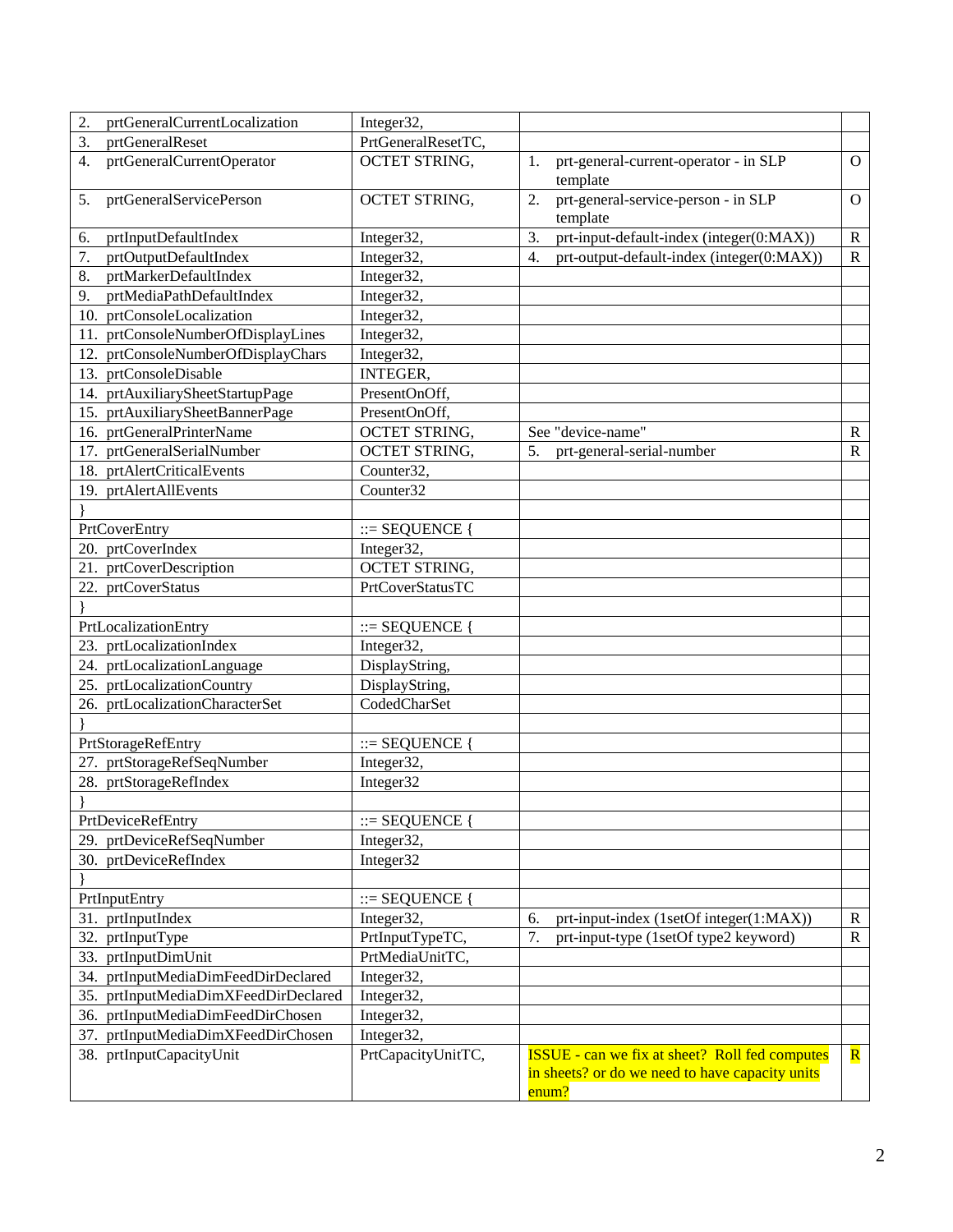| 39. prtInputMaxCapacity          | Integer32,                              |                                                         |                |
|----------------------------------|-----------------------------------------|---------------------------------------------------------|----------------|
| 40. prtInputCurrentLevel         | Integer32,                              | 8.<br>prt-input-current-level (1setOf                   | $\mathbf{R}$   |
|                                  |                                         | integer(0:MAX))                                         |                |
| 41. prtInputStatus               | PrtSubUnitStatusTC,                     |                                                         |                |
| 42. prtInputMediaName            | OCTET STRING,                           | 9.<br>prt-input-media-name (1setOf name(0:63))          | $\mathbf R$    |
| 43. prtInputName                 | <b>OCTET STRING,</b>                    | 10. prt-input-name (1setOf name(0:63))                  | $\mathbf{O}$   |
| 44. prtInputVendorName           | <b>OCTET STRING,</b>                    |                                                         |                |
| 45. prtInputModel                | <b>OCTET STRING,</b>                    |                                                         |                |
| 46. prtInputVersion              | <b>OCTET STRING,</b>                    |                                                         |                |
| 47. prtInputSerialNumber         | <b>OCTET STRING,</b>                    |                                                         |                |
| 48. prtInputDescription          | OCTET STRING,                           | 11. prt-input-description (1setOf text(0:255))          | $\mathcal{O}$  |
| 49. prtInputSecurity             | PresentOnOff,                           |                                                         |                |
| 50. prtInputMediaWeight          | Integer32,                              |                                                         |                |
| 51. prtInputMediaType            | OCTET STRING,                           | 12. prt-input-media-type (1setOf type2<br>keyword)      | $\overline{O}$ |
| 52. prtInputMediaColor           | OCTET STRING,                           |                                                         |                |
| 53. prtInputMediaFormParts       | Integer32,                              |                                                         |                |
| 54. prtInputMediaLoadTimeout     | Integer32,                              |                                                         |                |
| 55. prtInputNextIndex            | Integer32                               |                                                         |                |
|                                  |                                         |                                                         |                |
| PrtOutputEntry                   | $ ::=$ SEQUENCE                         |                                                         |                |
| 56. prtOutputIndex               | Integer32,                              | 13. prt-output-index (1setOf integer(1:MAX))            | $\mathbf R$    |
| 57. prtOutputType                | PrtOutputTypeTC,                        | 14. prt-output-type (1setOf type2 keyword)              | $\mathbf R$    |
| 58. prtOutputCapacityUnit        | PrtCapacityUnitTC,                      |                                                         |                |
| 59. prtOutputMaxCapacity         | Integer32,                              |                                                         |                |
| 60. prtOutputRemainingCapacity   | Integer32,                              |                                                         |                |
| 61. prtOutputStatus              | PrtSubUnitStatusTC,                     |                                                         |                |
| 62. prtOutputName                | <b>OCTET STRING,</b>                    | 15. prt-output-name (1setOf name(0:63))                 | $\mathbf R$    |
| 63. prtOutputVendorName          | <b>OCTET STRING,</b>                    |                                                         |                |
| 64. prtOutputModel               | <b>OCTET STRING,</b>                    |                                                         |                |
| 65. prtOutputVersion             | <b>OCTET STRING,</b>                    |                                                         |                |
| 66. prtOutputSerialNumber        | <b>OCTET STRING,</b>                    |                                                         |                |
| 67. prtOutputDescription         | OCTET STRING,                           | 16. prt-output-description (1setOf text(0:255))         | $\overline{O}$ |
| 68. prtOutputSecurity            | PresentOnOff,                           |                                                         |                |
| 69. prtOutputDimUnit             | PrtMediaUnitTC,                         |                                                         |                |
| 70. prtOutputMaxDimFeedDir       | Integer32,                              |                                                         |                |
| 71. prtOutputMaxDimXFeedDir      | Integer32,                              |                                                         |                |
| 72. prtOutputMinDimFeedDir       | Integer32,                              |                                                         |                |
| 73. prtOutputMinDimXFeedDir      | Integer32,                              |                                                         |                |
| 74. prtOutputStackingOrder       | PrtOutputStackingOrde<br>rTC,           | 17. prt-output-stacking-order (1setOf type2<br>keyword) | $\overline{O}$ |
| prtOutputPageDeliveryOrientation | PrtOutputPageDelivery<br>OrientationTC, | prt-output-stacking-order (1setOf type2<br>keyword)     | $\overline{O}$ |
| 75. prtOutputBursting            | PresentOnOff,                           |                                                         |                |
| 76. prtOutputDecollating         | PresentOnOff,                           |                                                         |                |
| 77. prtOutputPageCollated        | PresentOnOff,                           |                                                         |                |
| 78. prtOutputOffsetStacking      | PresentOnOff                            |                                                         |                |
|                                  |                                         |                                                         |                |
| PrtMarkerEntry                   | $ ::=$ SEQUENCE {                       |                                                         |                |
| 79. prtMarkerIndex               | Integer32,                              | 18. prt-marker-index (1setOf integer(1:MAX))            | $\mathbf R$    |
| 80. prtMarkerMarkTech            | PrtMarkerMarkTechTC                     | 19. prt-marker-mark-tech (1setOf type2                  | $\mathbf R$    |
|                                  |                                         |                                                         |                |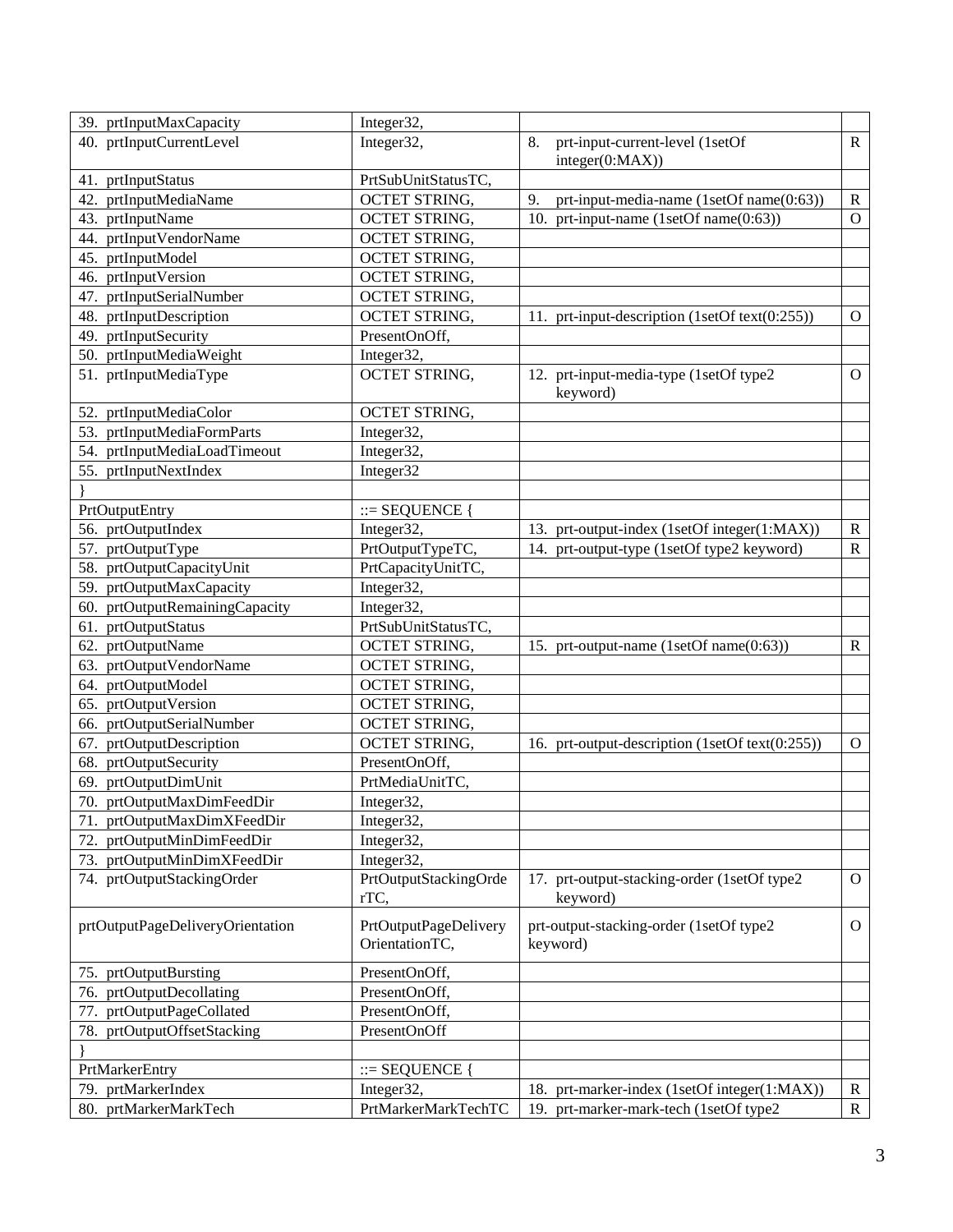|                                            |                                      | keyword)                                                                                                    |              |
|--------------------------------------------|--------------------------------------|-------------------------------------------------------------------------------------------------------------|--------------|
| 81. prtMarkerCounterUnit                   | PrtMarkerCounterUnit                 |                                                                                                             |              |
|                                            | TC.                                  |                                                                                                             |              |
| 82. prtMarkerLifeCount                     | Counter32,                           |                                                                                                             |              |
| 83. prtMarkerPowerOnCount                  | Counter32,                           |                                                                                                             |              |
| 84. prtMarkerProcessColorants              | Integer32,                           | 20. prt-marker-process-colorants<br>interger(0:MAX))                                                        | $\mathbf{R}$ |
| 85. prtMarkerSpotColorants                 | Integer32,                           | 21. prt-marker-spot-colorants (integer(0:MAX))                                                              | $\mathbf R$  |
| 86. prtMarkerAddressabilityUnit            | INTEGER,                             | 22. prt-marker-addressability (1setOf                                                                       | $\mathbb{R}$ |
|                                            |                                      | resolution) - can be less or greater than the<br>interpreter's "resolution-supported" Printer<br>attribute. |              |
| 87. prtMarkerAddressabilityFeedDir         | Integer32,                           | combined into prt-marker-addressability                                                                     | $\mathbf R$  |
| 88. prtMarkerAddressabilityXFeedDir        | Integer32,                           | combined into prt-marker-addressability                                                                     | $\mathbf R$  |
| 89. prtMarkerNorthMargin                   | Integer32,                           |                                                                                                             |              |
| 90. prtMarkerSouthMargin                   | Integer32,                           |                                                                                                             |              |
| 91. prtMarkerWestMargin                    | Integer32,                           |                                                                                                             |              |
| 92. prtMarkerEastMargin                    | Integer32,                           |                                                                                                             |              |
| 93. prtMarkerStatus                        | PrtSubUnitStatusTC                   |                                                                                                             |              |
|                                            |                                      |                                                                                                             |              |
| PrtMarkerSuppliesEntry                     | $ ::=$ SEQUENCE {                    |                                                                                                             |              |
| 94. prtMarkerSuppliesIndex                 | Integer32,                           |                                                                                                             |              |
| 95. prtMarkerSuppliesMarkerIndex           | Integer32,                           |                                                                                                             |              |
| 96. prtMarkerSuppliesColorantIndex         | Integer32,                           |                                                                                                             |              |
| 97. prtMarkerSuppliesClass                 | PrtMarkerSuppliesClas<br>sTC,        |                                                                                                             |              |
| 98. prtMarkerSuppliesType                  | PrtMarkerSuppliesType<br>TC,         |                                                                                                             |              |
| 99. prtMarkerSuppliesDescription           | OCTET STRING,                        |                                                                                                             |              |
| 100.prtMarkerSuppliesSupplyUnit            | PrtMarkerSuppliesSupp<br>lyUnitTC,   |                                                                                                             |              |
| 101.prtMarkerSuppliesMaxCapacity           | Integer32,                           |                                                                                                             |              |
| 102.prtMarkerSuppliesLevel                 | Integer32                            |                                                                                                             |              |
|                                            |                                      |                                                                                                             |              |
| PrtMarkerColorantEntry                     | $ ::=$ SEQUENCE {                    |                                                                                                             |              |
| 103.prtMarkerColorantIndex                 | Integer32,                           |                                                                                                             |              |
| 104.prtMarkerColorantMarkerIndex           | Integer32,                           |                                                                                                             |              |
| 105.prtMarkerColorantRole                  | PrtMarkerColorantRole<br>TC,         |                                                                                                             |              |
| 106.prtMarkerColorantValue                 | OCTET STRING,                        |                                                                                                             |              |
| 107.prtMarkerColorantTonality<br>Integer32 |                                      |                                                                                                             |              |
|                                            |                                      |                                                                                                             |              |
| PrtMediaPathEntry                          | $ ::=$ SEQUENCE                      |                                                                                                             |              |
| 108.prtMediaPathIndex                      | Integer32,                           |                                                                                                             |              |
| 109.prtMediaPathMaxSpeedPrintUnit          | PrtMediaPathMaxSpee<br>dPrintUnitTC, |                                                                                                             |              |
| 110.prtMediaPathMediaSizeUnit              | PrtMediaUnitTC,                      |                                                                                                             |              |
| 111.prtMediaPathMaxSpeed                   | Integer32,                           |                                                                                                             |              |
| 112.prtMediaPathMaxMediaFeedDir            | Integer32,                           |                                                                                                             |              |
| 113.prtMediaPathMaxMediaXFeedDir           | Integer32,                           |                                                                                                             |              |
| 114.prtMediaPathMinMediaFeedDir            | Integer32,                           |                                                                                                             |              |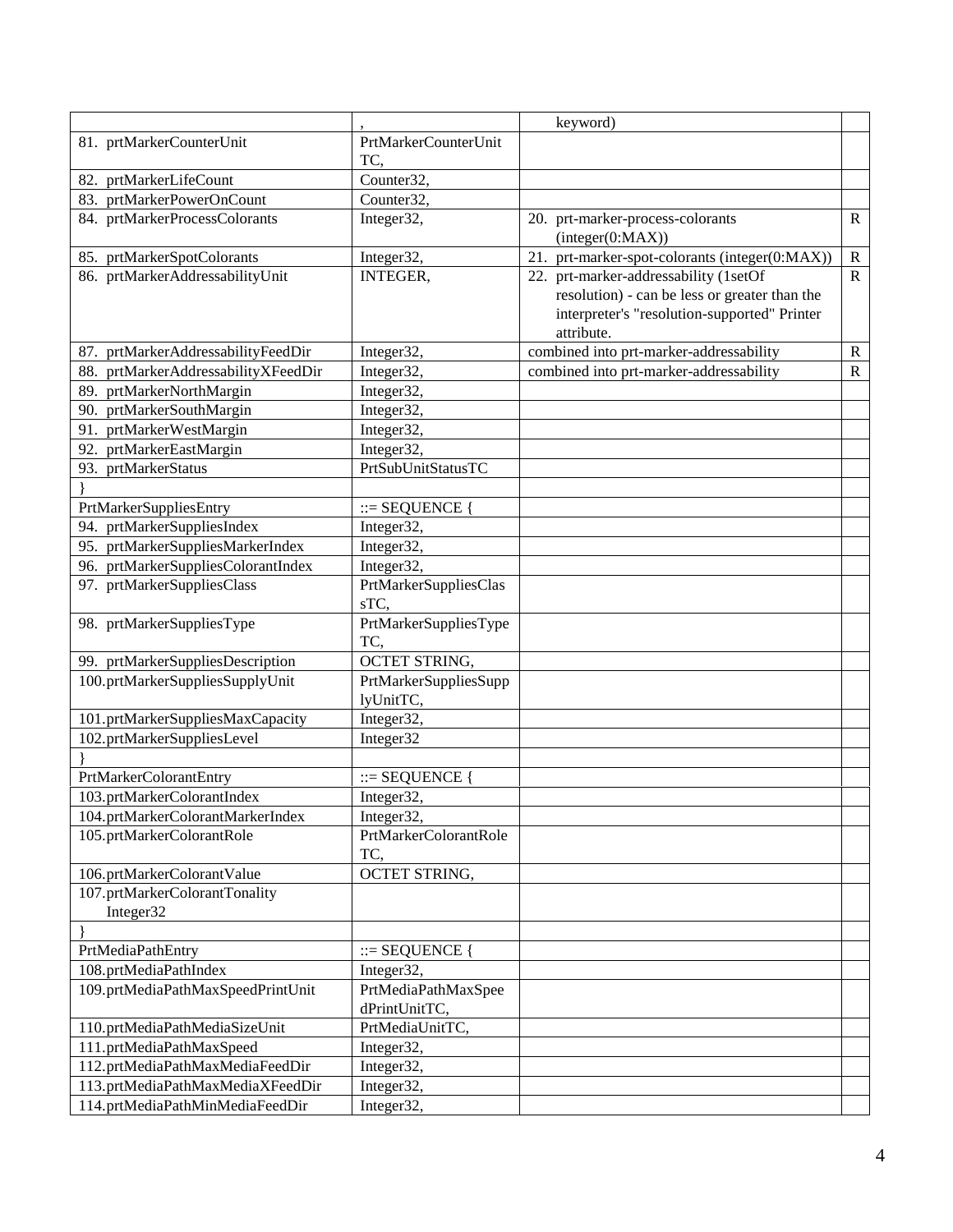| 115.prtMediaPathMinMediaXFeedDir      | Integer32,             |                                                |                |
|---------------------------------------|------------------------|------------------------------------------------|----------------|
| 116.prtMediaPathType                  | PrtMediaPathTypeTC,    |                                                |                |
| 117.prtMediaPathDescription           | <b>OCTET STRING,</b>   |                                                |                |
| 118.prtMediaPathStatus                | PrtSubUnitStatusTC     |                                                |                |
|                                       |                        |                                                |                |
| PrtChannelEntry                       | $ ::=$ SEQUENCE {      |                                                |                |
| 119.prtChannelIndex                   | Integer32,             | 23. prt-channel-index (1setOf integer(1:MAX))  | $\Omega$       |
| 120.prtChannelType                    | PrtChannelTypeTC,      | 24. prt-channel-type (1setOf type2 keyword)    | $\mathbf{O}$   |
| 121.prtChannelProtocolVersion         | <b>OCTET STRING,</b>   |                                                |                |
| 122.prtChannelCurrentJobCntlLangIndex | Integer32,             |                                                |                |
| 123.prtChannelDefaultPageDescLangInd  | Integer32,             |                                                |                |
| ex                                    |                        |                                                |                |
| 124.prtChannelState                   | PrtChannelStateTC,     | See "prt-channel-is-accepting-jobs" set by     | $\overline{O}$ |
|                                       |                        | Disable-Device and Enable-Device               |                |
| 125.prtChannelIfIndex                 | Integer32,             |                                                |                |
| 126.prtChannelStatus                  | PrtSubUnitStatusTC,    |                                                |                |
| 127.prtChannelInformation             | <b>OCTET STRING</b>    |                                                |                |
|                                       |                        |                                                |                |
| PrtInterpreterEntry                   | $ ::=$ SEQUENCE {      |                                                |                |
| 128.prtInterpreterIndex               | Integer32,             |                                                |                |
| 129.prtInterpreterLangFamily          | PrtInterpreterLangFami |                                                |                |
|                                       | lyTC,                  |                                                |                |
| 130.prtInterpreterLangLevel           | <b>OCTET STRING,</b>   | Need to do complete job with QUALDOCS          |                |
| 131.prtInterpreterLangVersion         | <b>OCTET STRING,</b>   | Need to do complete job with QUALDOCS          |                |
| 132.prtInterpreterDescription         | OCTET STRING,          |                                                |                |
| 133.prtInterpreterVersion             | <b>OCTET STRING,</b>   |                                                |                |
| 134.prtInterpreterDefaultOrientation  | PrtPrintOrientationTC, |                                                |                |
| 135.prtInterpreterFeedAddressability  | Integer32,             | Already handled by "resolution-supported" with |                |
|                                       |                        | "document-format" supplied in Get-Printer-     |                |
|                                       |                        | Attributes                                     |                |
| 136.prtInterpreterXFeedAddressability | Integer32,             | same                                           |                |
| 137.prtInterpreterDefaultCharSetIn    | CodedCharSet,          |                                                |                |
| 138.prtInterpreterDefaultCharSetOut   | CodedCharSet,          |                                                |                |
| 139.prtInterpreterTwoWay              | PrtInterpreterTwoWayT  |                                                |                |
|                                       | $\mathcal{C}$          |                                                |                |
|                                       |                        |                                                |                |
| PrtConsoleDisplayBufferEntry          | $ ::=$ SEQUENCE {      |                                                |                |
| 140.prtConsoleDisplayBufferIndex      | Integer32,             |                                                |                |
| 141.prtConsoleDisplayBufferText       | <b>OCTET STRING</b>    |                                                |                |
|                                       |                        |                                                |                |
| PrtConsoleLightEntry                  | $ ::=$ SEQUENCE        |                                                |                |
| 142.prtConsoleLightIndex              | Integer32,             |                                                |                |
| 143.prtConsoleOnTime                  | Integer32,             |                                                |                |
| 144.prtConsoleOffTime                 | Integer32,             |                                                |                |
| 145.prtConsoleColor                   | PrtConsoleColorTC,     |                                                |                |
| 146.prtConsoleDescription             | <b>OCTET STRING</b>    |                                                |                |
|                                       |                        |                                                |                |
| PrtAlertEntry                         | $ ::=$ SEQUENCE {      |                                                |                |
| 147.prtAlertIndex                     | Integer32,             |                                                |                |
| 148.prtAlertSeverityLevel             | PrtAlertSeverityLevelT |                                                |                |
|                                       | C,                     |                                                |                |
| 149.prtAlertTrainingLevel             | PrtAlertTrainingLevelT |                                                |                |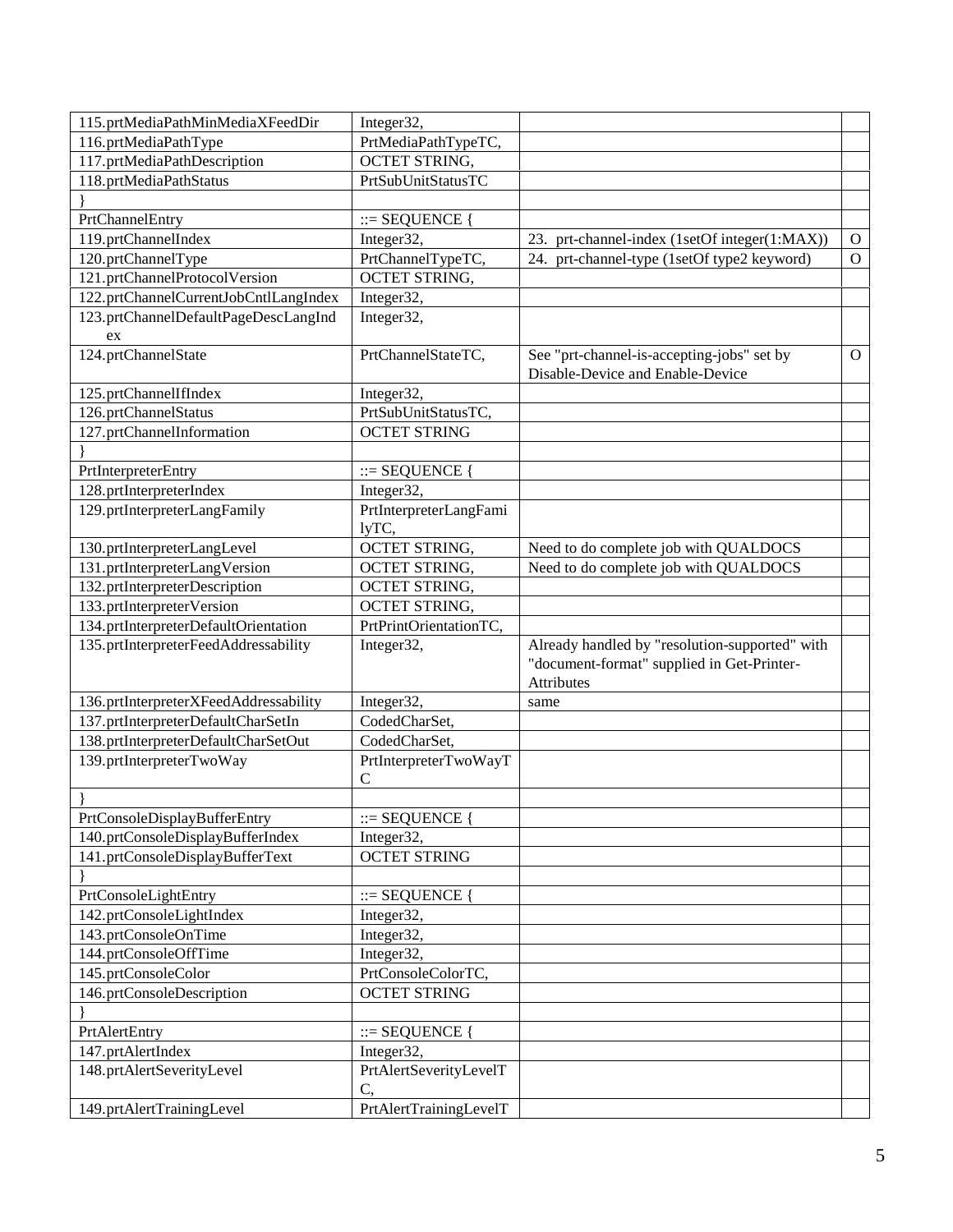| 150.prtAlertGroup       | PrtAlertGroupTC,     |  |
|-------------------------|----------------------|--|
| 151.prtAlertGroupIndex  | Integer32,           |  |
| 152.prtAlertLocation    | Integer32,           |  |
| 153.prtAlertCode        | PrtAlertCodeTC,      |  |
| 154.prtAlertDescription | <b>OCTET STRING,</b> |  |
| 155.prtAlertTime        | <b>TimeTicks</b>     |  |
|                         |                      |  |

## **3 Device object attributes equivalents from the Printer object**

This section lists the few Printer object attributes that should also be Device object attributes. Since the Printer object is REQUIRED and the Device object is OPTIONAL, there are a number of Printer object attributes that would make sense for the Device object instead of the Printer object. However, we don't want to change the Printer object and those attributes should be available even when the Device object isn't supported at all. So we only added Device object attributes if it makes sense for the corresponding Printer attribute to have different values from the corresponding Device attribute.

Another criteria that was used was not to add any Device object attributes that dealt with the location of the Device object, since it is co-located with the Printer object. So there are no URL for accessing the device object.

The name of the device attribute is formed by changing the "printer-" to "device-". The attribute syntax is the same for the Device object attribute as for the corresponding Printer object attribute and so is not shown.

| The R column indicates REQUIRED $(R)$ or OPTIONAL $(O)$ for an implementation to support. The R |  |
|-------------------------------------------------------------------------------------------------|--|
| values correspond to REQUIRED objects in the Printer MIB or the IPP Printer object.             |  |

| IPP/1.1 Printer Object Attributes                            | Device Object<br>Attribute | Comment or corresponding Printer<br>MIB object  | $\mathbb{R}$ |
|--------------------------------------------------------------|----------------------------|-------------------------------------------------|--------------|
| 156.printer-uri-supported (1setOf uri)                       |                            |                                                 |              |
| 157. uri-authentication-supported (1setOf type2)<br>keyword) |                            |                                                 |              |
| 158.uri-security-supported (1setOf type2 keyword)            |                            |                                                 |              |
| 159.printer-name (name(127))                                 | 25. device-name            | same value as prtmibv2<br>prtGeneralPrinterName | R            |
| 160.printer-location (text(127))                             |                            |                                                 |              |
| 161.printer-info $(text(127))$                               | device-info<br>26.         |                                                 | $\Omega$     |
| 162.printer-more-info (uri)                                  |                            |                                                 |              |
| 163.printer-driver-installer (uri)                           |                            |                                                 |              |
| 164.printer-make-and-model (text(127))                       |                            |                                                 |              |
| 165.printer-more-info-manufacturer (uri)                     |                            |                                                 |              |
| 166.printer-state (type1 enum)                               | 27. device-state           | same values as "printer-state"                  | $\mathbf{R}$ |
| 167.printer-state-reasons (1setOf type2 keyword)             | 28. device-state-          | same values as "printer-state-reasons"          | $\mathbb{R}$ |